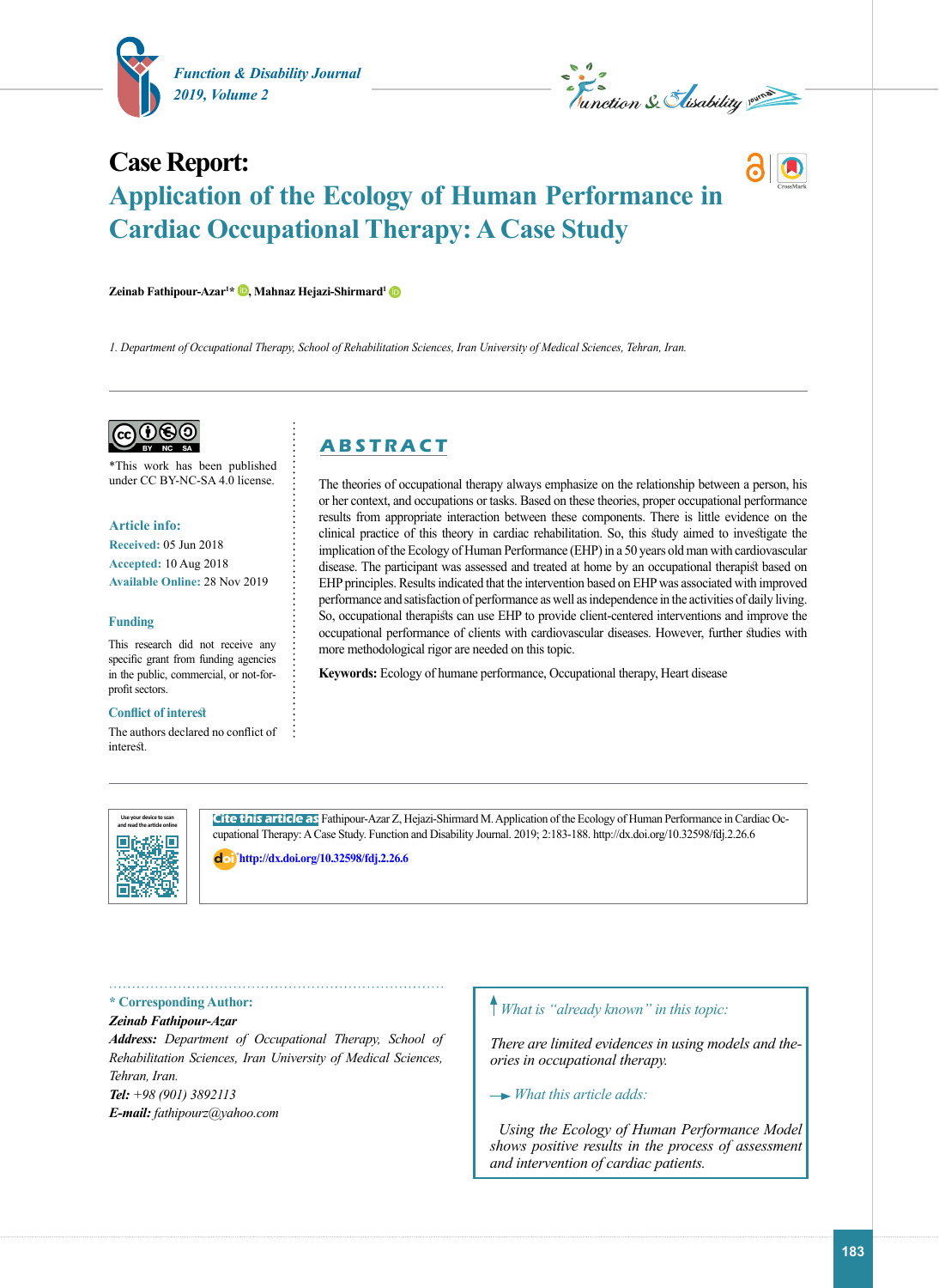

# **1. Introduction**

**C**

ardiovascular disease is one of the leading causes of death in low- and middle-income countries. It is also one of the main causes of disease burden in developing countries [\[1\]](#page-3-0). According to the latest statistics announced

by the World Health Organization, 33.7% of mortality rate is due to cardiovascular diseases in the world and more than 80% of cardiovascular diseases occur in lowand middle- income countries [\[2\].](#page-3-1) In Iran, 41.3% of total deaths in 2005 were due to cardiovascular diseases and this rate is estimated to reach  $44.8\%$  in 2020 [\[3\]](#page-3-2).

Cardiovascular diseases have negative impacts on executive function, attention, and memory  $[4]$ . They restrict participation in the Activities of Daily Living (ADL), work, leisure, sex, and roles in family life [\[5,](#page-3-4) [6\]](#page-4-0) and consequently decrease the quality of life of the patients and their families [\[7\]](#page-4-1).

Cardiac rehabilitation is a multidisciplinary intervention and mainly includes exercise training, education about cardiovascular risk reduction, behavior change, stress management, and psychological counseling [\[8,](#page-4-2) [9\]](#page-4-3). Based on the evidence, cardiac rehabilitation can decrease mortality and morbidity, reduces the burden, and improves the quality of life as well  $[8, 10]$  $[8, 10]$ . Occupational therapists play an essential role in this team by helping individuals to resume independence in their activities. The interventions in these patients mainly focus on self-care and exercise training, activity modification, and energy conservation strategies [\[11\].](#page-4-5) Occupational therapists can also apply theories and frameworks of their profession to guide their practice in this setting.

The Ecology of Humane Performance (EHP) was developed as a practical framework by Winnie Dunn and colleagues at the University of Kansas Medical Center, and its conceptual emphasis was on the role of a person's context on his or her task performance [\[12\]](#page-4-6). For occupational therapists, EHP can be used as a framework to understand the complex transactions between the components involved in the formation of performance.

Four main constructs form the theoretical assumptions of the EHP: person, tasks, context, and personal-context-task transaction [\[13\]](#page-4-7). In this framework, a person is composed of unique sensorimotor, cognitive, and psychosocial skills and abilities. Context is an interdependent condition that constitutes a person's surroundings and has temporal, physical, social, and cultural aspects. It can support or create barriers to participation based on the interaction with the person. Tasks are a meaningful set of behaviors necessary to accomplish a goal. The construct of performance is the result of the interaction between the person, context, and task. According to EHP, five intervention strategies can be used to improve performance, each with a different target (i.e., person, task, or context)  $[13, 14]$  $[13, 14]$ :

Establish/restore: This strategy focuses on the enhancement of the person's skills or abilities by teaching skills not previously learned or restoring lost skills due to an acquired disability.

Alter: In this strategy, the focus is on changing the context or environment in which a person performs.

Adapt/modify: In this intervention strategy, features of the context or task are changed or modified for successful performance.

Prevent: This strategy aims to minimize risks and thwarting the development of performance problems.

Create: This strategy aims to promote more adaptable or complex performance in one's natural context. In other words, the goal is to create contexts that support optimal performance [\[13-15\]](#page-4-7).

Given the importance of the rehabilitation of patients with cardiovascular diseases and its effect in reducing the burden of care, the present study aimed to investigate the effectiveness of the EHP model in a patient with a history of cardiovascular disease.

### **2. Case Report**

Mr. H, a 50-year-old male, was the father of a family. He was a retired teacher but was still teaching at a nonprofit school. He had a history of heart failure (grade 3 in NHYA). NHYA is one of the most commonly used classification systems for patients with heart failure. It classifies patients in one of four categories based on their limitations during physical activity; higher classes represent more functional limitations [\[16\]](#page-4-9).

To assess the home environment and to involve the family, the intervention was provided at the client's home. Initially, the occupational therapist interviewed with Mr. H and his family to determine his roles, responsibilities, and occupational performance challenges. According to our interview, he experienced major difficulties in some activities of daily living due to fatigue, fear of falling, and stress. Going to the toilet, bathing and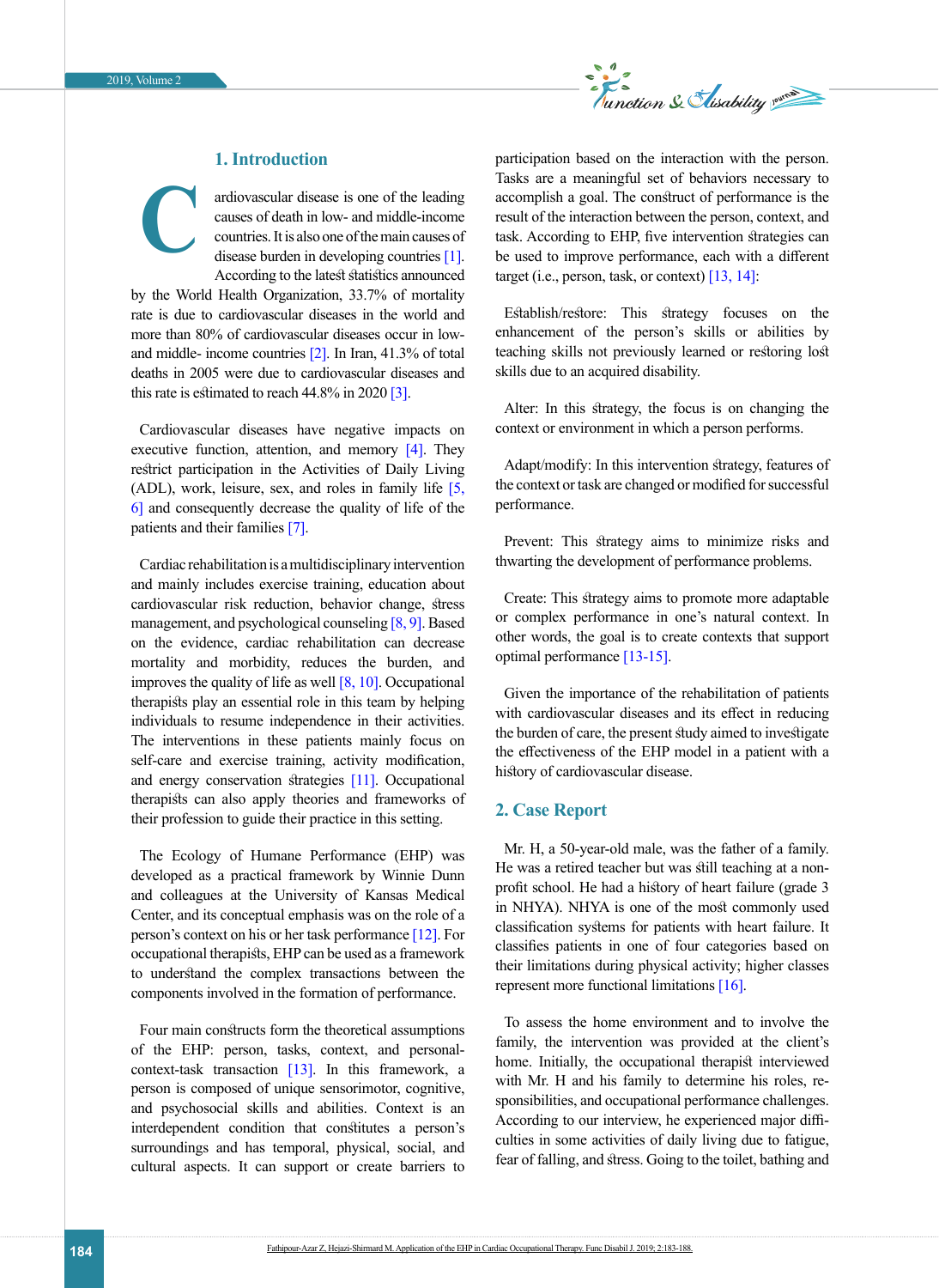*<u>E</u> s S Clisability* 

#### <span id="page-2-0"></span>**Table 1.** Summary of interventions based on EHP

| <b>Strategies</b> | <b>Employed Strategy/Reported Outcomes</b>                                                                                                                                                                                                                                                                                                                                   |
|-------------------|------------------------------------------------------------------------------------------------------------------------------------------------------------------------------------------------------------------------------------------------------------------------------------------------------------------------------------------------------------------------------|
| Establish/Restore | The therapist worked on increasing the endurance and muscle strength of the upper and lower extremities.<br>She also suggested some advice on how to have a better physical function and lower fatigue level according to<br>metabolic values (MET)1 for various activities. /These measures increased his endurance and independence<br>in ADLs.                            |
| Alter             | Mr. H was retired but he continued to work because he was interested in being active. His job was stressful, so<br>the therapist and Mr. H discussed reducing his responsibilities and workloads. He changed his job from teaching<br>in a non-profit school to a secretor of a store. The new job was his offer.                                                            |
| Adapt/Modify      | The therapist talked to the family about changing the type of toilet, putting a chair in the bathroom, and<br>increasing the height of the pray surface. These suggestions were made because of Mr. H's difficulties in sitting<br>and standing. /In this way he experienced lower levels of fatigue and fear of falling and more independence<br>during these occupations.  |
| Prevent           | The therapist taught some breathing exercises to reduce the risk of secondary respiratory problems and<br>increase cardiovascular capacity.                                                                                                                                                                                                                                  |
| Create            | The therapist helped Mr. H to plan a weekly routine program for aerobic exercises at a club, as well as walking in<br>the park with his friends. She also referred him to a nutritionist and suggested him to increase the consumption<br>of fruits and vegetables in his diet. /These changed his lifestyle and improved his physical capacity and social<br>participation. |

praying were among the activities in which he reported the highest level of dependence and the lowest sense of safety. So, he reported these actions as his priorities for occupational therapy intervention [\[17\]](#page-4-10).

In the beginning, the researcher explained the process of the study and then the participant filled a written informed consent. We used the COPM as a tool to structure the interview session and to identify the participant's occupational issues and also as the outcome measure. COPM is a valid tool, especially in client-centered rehabilitation, and is commonly used to identify the client's occupational goals. It evaluates the performance and satisfaction of performance in areas of self-care, productivity, and leisure is scored on a 10-point Likert scale  $[17, 18]$  $[17, 18]$ .

An occupational therapist, in close collaboration with the client and his family, held the intervention twice a week. the intervention mainly included physical exercises aimed at enhancing the client's abilities as well as counseling him and his family about lifestyle changes and environmental adaptations. [Table 1](#page-2-0) summarizes the main actions based on EHP intervention strategies.

After approximately a six-month intervention period and based on the COPM scale, the 'performance' score increased from 5.3 to 8 and 'satisfaction' improved from 4.6 to 8.6 points. These improvements are clinically significant [\[17\].](#page-4-10) Mr. H also reported more independence and safety in most activities of daily living, especially on the three addressed occupations. He stated lower fatigue and helplessness during a day. At the six-month followup, the improvements were maintained and only the 'satisfaction' score reduced 1 point.

#### **3. Discussion**

Cardiovascular disease can result in significant difficulties in performing activities of daily living. It impairs functionality, restricts the routine activities, and makes it difficult for the patient to fulfill his or her roles; all consequently reduce the quality of life of the patient and his or her family [\[8,](#page-4-2) [19\]](#page-4-12).

The cardiac rehabilitation aims to provide the best physical, mental, and psychosocial conditions for patients through a combination of exercise, consultation, education, and psychological support and the ultimate goal is to preserve or resume optimal functioning in the community  $[8, 10]$  $[8, 10]$ . Achieving this goal requires a holistic view of a person, his or her roles and tasks, as well as context or environment. The use of occupational therapy models can provide this comprehensive view. As mentioned earlier, we did not find a study that examined the effect of occupational therapy models in patients with cardiovascular diseases. This study was conducted to investigate the effectiveness of the EHP framework on the performance of daily occupations and satisfaction of the performance in a client with a history of cardiovascular disease. To the best of our knowledge, this research was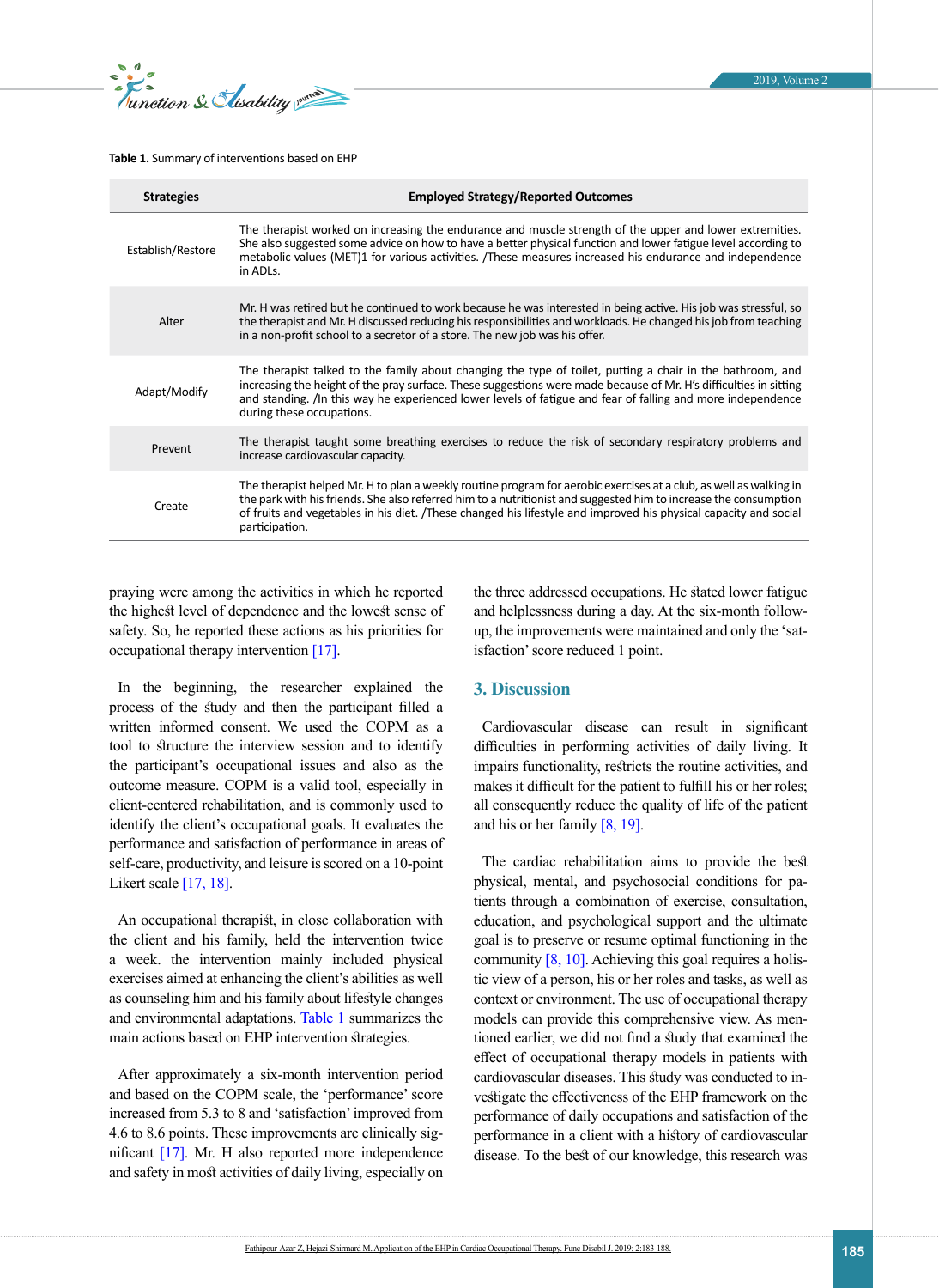

the first study to evaluate EHP in patients with cardiovascular diseases. We found significant improvement in both performance and satisfaction of the performance. The patient also reported more independence and safety during his activities of daily livings and less fatigue and frustration.

EHP provides a comprehensive approach for evaluation and intervention because of its holistic view of the constructs involved in performance, including the person, task, and context. Besides, through its specific strategies, EHP reminds us that if it is not possible to improve or change one construct, other constructs can be addressed to improve performance. In this way, the environment and the role of environmental barriers and facilitators on the performance are considered more than routine occupational therapy interventions. A limitation to EHP is that intervention requires a collaborative therapeutic relationship with clients and their families, which can be time-consuming and increase the number of sessions.

There is little evidence with low quality about the effects of occupational therapy in heart patients and this area has received little attention in research [\[20,](#page-4-13)  [21\].](#page-4-14) Although this little evidence suggests that cardiac rehabilitation, including occupational therapy, can be effective, it is necessary to conduct further studies with better methodology and a larger sample size [\[22,](#page-4-15) [23\]](#page-4-16). The major limitation of the present study is the low generalizability of the findings to a wider population due to its methodology.

# **4. Conclusion**

Occupational therapists can facilitate the participation of clients in their daily routines through graded exercises and activities, adaptation or modification of the client's tasks and context, and education about energy expenditure and stress management  $[20, 21]$  $[20, 21]$ . While the occupational therapy can offer important contributions to the cardiac rehabilitation team, there is little evidence supporting this role and lack of research in this area may contribute to the absence of an occupational therapist in these settings.

This preliminary study showed that the application of the EHP model improved performance and satisfaction of performance in a patient with cardiovascular disease. It is suggested that in future studies, the effectiveness of occupational therapy interventions, as well as other occupational therapy models in these patients, be evaluated.

### **Ethical Considerations**

**Compliance with ethical guidelines**

All ethical principles are considered in this article. The participants were informed about the purpose of the research and its implementation stages; they were also assured about the confidentiality of their information; moreover, they were free to leave the study whenever they wished, and if desired, the research results would be available to them.

#### **Funding**

This research did not receive any specific grant from funding agencies in the public, commercial, or not-forprofit sectors.

#### **Authors' contributions**

Conceptualization, supervision: Zeinab Fathipour-Azar; Methodology: Zeinab Fathipour-Azar; Investigation, writing – review & editing: Bll authors ; Writing – original draft: Zeinab Fathipour-Azar.

**Conflict of interest**

The authors declared no conflict of interest.

#### **References**

- <span id="page-3-0"></span>[1] Gaziano T, Bitton A, Anand Sh, AbrahamsGessel Sh, Murphy A. Growing epidemic of coronary heart disease in low- and middleincome countries. Curr Probl Cardiol. 2010; 35(2):72-115. [[DOI:10.1016/j.cpcardiol.2009.10.002\]](mailto:Amini.m@iums.ac.ir) [[PMID](https://orcid.org/0000-0002-3846-667X)] [\[PMCID\]](https://doi.org/10.1352/1934-9556-52.1.13)
- <span id="page-3-1"></span>[2] Jahani A, Rejeh N, Heravi-Karimooi M, Hadavi A, Zayeri F, & Khatooni A R. The relationship between spiritual health and quality of life in patients with coronary artery disease. Islam Life J. 2013; 1(2):17-21. [\[DOI:10.5812/islamlifestyle.8575\]](https://www.ncbi.nlm.nih.gov/pubmed/24635688)
- <span id="page-3-2"></span>[3] Seyam S, Heidarnia AR, sadat Tavafian S. Quality of life and factors related to it in cardiovascular patients after heart surgery. J Birjand Univ Med Sci. 2013; [19\(6\):33-41](https://doi.org/10.1177/1362361313512902). [http://journal.bums.ac.ir/](https://www.ncbi.nlm.nih.gov/pubmed/24353274) [article-1-1227-en.html.](https://www.ncbi.nlm.nih.gov/pubmed/24353274)
- <span id="page-3-3"></span>[4] Garcia S, Alosco M L, Spitznagel MB, Cohen R, Raz N, Sweet L, Oberle M. L. Cardiovascular fitness associated with cognitive performance in heart failure patients enrolled in cardiac rehabilitation. BMC Cardiovasc Disord. 2013; 13(1):29. [[DOI:10.1186/1471-](http://www.ncbi.nlm.nih.gov/pmc/articles/PMC4908578) [2261-13-29](http://www.ncbi.nlm.nih.gov/pmc/articles/PMC4908578)] [\[PMID\]](https://doi.org/10.1111/j.1365-2788.2011.01391.x) [[PMCID](https://www.ncbi.nlm.nih.gov/pubmed/21366752)]
- <span id="page-3-4"></span>[5] Yamada S, Shimizu Y, Suzuki M, & Izumi T. Functional limitations predict the risk of rehospitalization among patients with chronic heart failure. Circ J. 2012; 76(7):1654-61. [\[DOI:10.1253/circj.CJ-](https://doi.org/10.1111/j.1365-2214.2006.00643.x)[11-1178](https://doi.org/10.1111/j.1365-2214.2006.00643.x)] [\[PMID\]](https://www.ncbi.nlm.nih.gov/pubmed/17291320)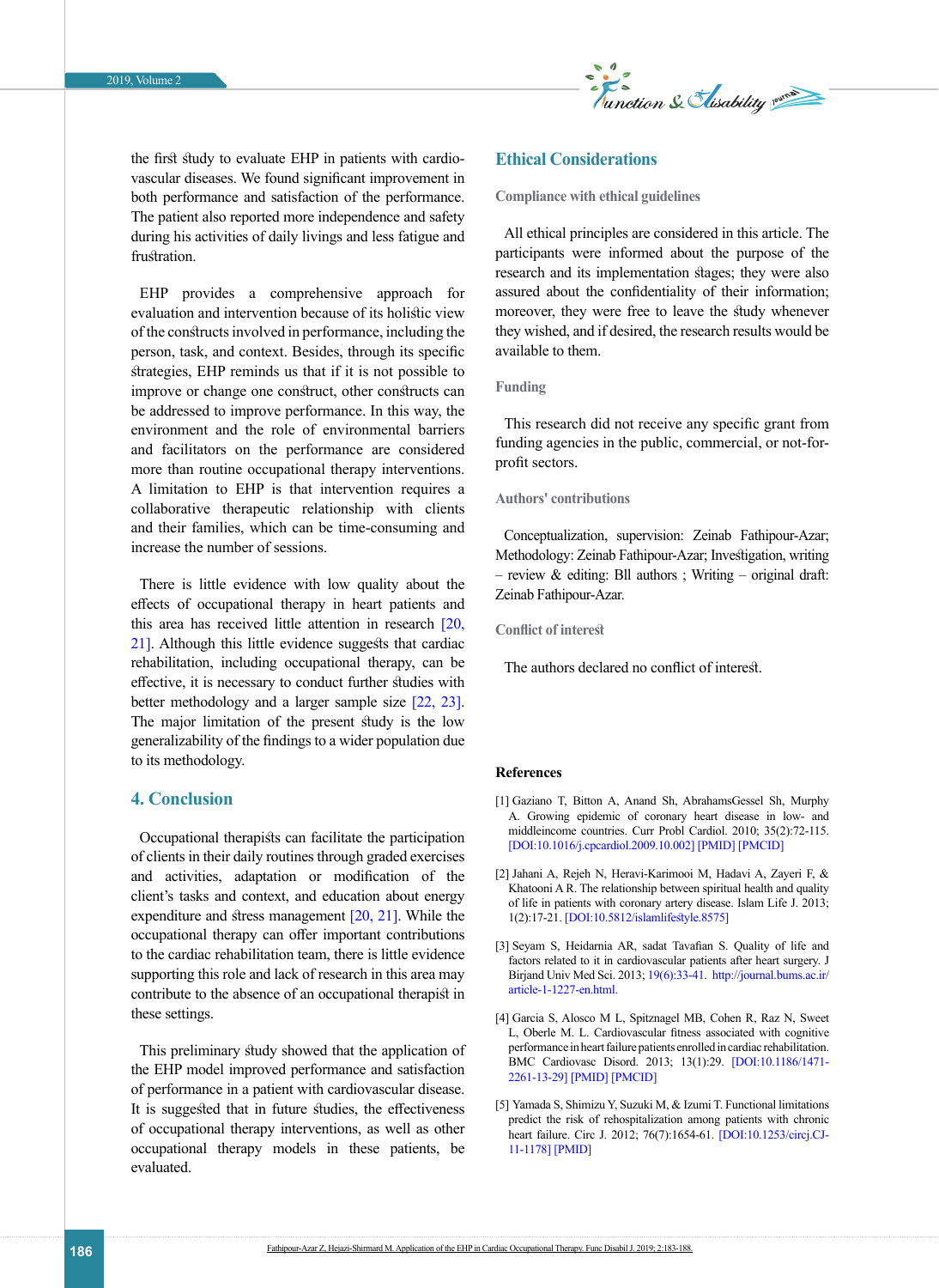

- <span id="page-4-0"></span>[6] LaPier TK. Utility of the late life function and disability instrument as an outcome measure in patients participating in outpatient cardiac rehabilitation: A preliminary study. Physiother Can. 2012; 64(1):53- 62. [\[DOI:10.3138/ptc.2010-30](https://doi.org/10.1016/j.ridd.2012.12.004)] [\[PMID\]](https://www.ncbi.nlm.nih.gov/pubmed/23291505) [[PMCID](https://doi.org/10.1111/dmcn.12246)]
- <span id="page-4-1"></span>[7] Shojaei F. Quality of life in patients with heart failure. Hayat. 2008; 14(2):5-13. [https://hayat.tums.ac.ir/article-1-142-en.html](https://www.ncbi.nlm.nih.gov/pubmed/23962350)
- <span id="page-4-2"></span>[8] Anderson L, Sharp GA, Norton RJ, Dalal H, Dean SG, Jolly K, et al. Home-based versus centre-based cardiac rehabilitation. [Cochrane Database Syst Rev](https://doi.org/10.1016/j.ejpn.2011.10.001). 2017; 2017(6):CD007130. [\[DOI:10.1002/14651858.CD007130.pub4](https://www.ncbi.nlm.nih.gov/pubmed/22036311)] [\[PMCID\]](https://doi.org/10.1111/j.1365-2214.2009.01047.x)
- <span id="page-4-3"></span>[9] Dalal H, Doherty P, Taylor R. Cardiac rehabilitation. BMJ. 2015; 351:h5000. [[DOI:10.1136/bmj.h5000\]](https://www.ncbi.nlm.nih.gov/pubmed/20074250) [[PMID\]](https://doi.org/10.1038/bmt.2016.164) [\[PMCID\]](https://www.ncbi.nlm.nih.gov/pubmed/27295270)
- <span id="page-4-4"></span>[10] Cowie A, Buckley J, Doherty P, Furze G, Hayward J, Hinton J, et al. Standards and core components for cardiovascular disease prevention and rehabilitation. BMJ. 2019; 105:510-5. [\[DOI:10.1136/](http://www.ncbi.nlm.nih.gov/pmc/articles/PMC5564416) [heartjnl-2018-314206](http://www.ncbi.nlm.nih.gov/pmc/articles/PMC5564416)] [\[PMID\]](https://doi.org/10.5812/mejrh.62424) [[PMCID](https://doi.org/10.1186/s13643-016-0219-3)]
- <span id="page-4-5"></span>[11] Wilde C, Hall J. Occupational therapy in cardiac rehabilitation: Resumption of daily life activities. Phys Med Rehabil Clin N Am. 1995; 6(2):349-72. [[DOI:10.1016/S1047-9651\(18\)30470-4](https://doi.org/10.1177/1742395309352254)]
- <span id="page-4-6"></span>[12] Dunn W, Brown C, & McGuigan A. The ecology of human performance: A framework for considering the effect of context. Am J Occup Ther. 1994; 48(7), 595-607. [\[DOI:10.5014/ajot.48.7.595](https://www.ncbi.nlm.nih.gov/pubmed/20308347)] [\[PMID](http://www.ncbi.nlm.nih.gov/pmc/articles/PMC4349200)]
- <span id="page-4-7"></span>[13] Cole M, Tufano R. Applied theories in occupational therapy: A practical approach. 2<sup>nd</sup> edition. Thorofare, NJ: Slack Incorporated; 2019.
- <span id="page-4-8"></span>[14] Silvestri J. Effects of chronic shoulder pain on quality of life and occupational engagement in the population with chronic spinal cord injury: Preparing for the best outcomes with occupational therap. Disabil Rehabil. 2017; 39(1):82-90. [\[DOI:10.3109/09638288.2016](https://doi.org/10.3109/09638281003649920) [.1140829\]](https://doi.org/10.3109/09638281003649920) [\[PMID](https://www.ncbi.nlm.nih.gov/pubmed/20178413)]
- [15] Kramer P, Hinojosa J, & Royeen C. B.. Perspectives in human occupation: Participation in life. Philadelphia: Lippincott Williams & Wilkins; 2003.
- <span id="page-4-9"></span>[16] Sinescu C, Axente L. Heart failure -- concepts and significance. Birth of a prognostic model. [J Med Life.](https://doi.org/10.1080/09638280400000187) 2010; 3(4):421-9. [\[PMCD\]](https://www.ncbi.nlm.nih.gov/pubmed/15742980) [\[PMCID\]](https://doi.org/10.1080/02724936.1998.11747964)
- <span id="page-4-10"></span>[17] Law M, Baptiste S, Mc.Coll M, Opzoomer A, Polatajko H, Pollock N. The Canadian Occupational Therapy Measure: An outcome measure for occupational therapy. Can J Occup Ther. 1990; 57(2):82-7. [\[DOI:10.1177/000841749005700207\]](https://www.ncbi.nlm.nih.gov/pubmed/9924586) [[PMID](https://doi.org/10.1111/j.1469-8749.2011.04014.x)]
- <span id="page-4-11"></span>[18] Cup E, Reimer W, Thijssen M, Kuyk-Minis M. Reliability and validity of the Canadian Occupational Performance Measure in stroke patients. Clin Rehabil. 2003; 17(4):402-9. [\[DOI:10.1191/0269215503cr635oa](https://www.ncbi.nlm.nih.gov/pubmed/21707599)] [\[PMID](https://doi.org/10.1007/s10882-013-9332-6)]
- <span id="page-4-12"></span>[19] Fathipour-Azar Z, Akbarfahimi M, Vasaghi-Gharamaleki B, Naderi N. Evaluation of activities of daily living instruments in cardiac patients: Narrative review. J Mod Rehabil. 2016; 10(3):139- 43. [https://jmr.tums.ac.ir/index.php/jmr/article/view/43](#page-4-2)
- <span id="page-4-13"></span>[20] Wells JK. Occupational therapy and physical therapy in clients after open heart surgery: A review of current literature. IJOT. 2007; 38(3). [https://www.researchgate.net/publication/323793321\\_](https://orcid.org/0000-0002-0507-3837)
- <span id="page-4-14"></span>[21] Cherney A, Gregoire-Norrie Sh. Cardiac rehabilitation: A course for occupational therapy students. Occupational Therapy Capstones: University of North Dakota (UND); 2008. [https://commons.und.](https://doi.org/10.1177/1010539514548756) [edu/cgi/viewcontent.cgi?article=1039&context=ot-grad](https://doi.org/10.1177/1010539514548756)
- <span id="page-4-15"></span>[22] Long L, Mordi IR, Bridges C, Sagar VA, Davies EJ, Coats AJS. Exercise-based cardiac rehabilitation for adults with heart failure. Cochrane Database Syst Rev. 2019; 1(1):CD003331. [[DOI:10.1002/14651858.CD003331.pub5\]](https://www.ncbi.nlm.nih.gov/pubmed/25204802) [[PMID](https://doi.org/10.1186/s12887-014-0301-8)] [\[PMCID\]](https://www.ncbi.nlm.nih.gov/pubmed/25476072)
- <span id="page-4-16"></span>[23] Anderson L, Taylor RS. Cardiac rehabilitation for people with heart disease: An overview of Cochrane systematic reviews. Cochrane Database Syst Rev. 2014; 2014(12):CD011273. [[DOI:10.1002/14651858.CD011273.pub2\]](http://www.ncbi.nlm.nih.gov/pmc/articles/PMC4265462) [\[PMID\]](https://doi.org/10.4038/cmj.v58i4.5617) [\[PMCID\]](https://www.ncbi.nlm.nih.gov/pubmed/24385058)